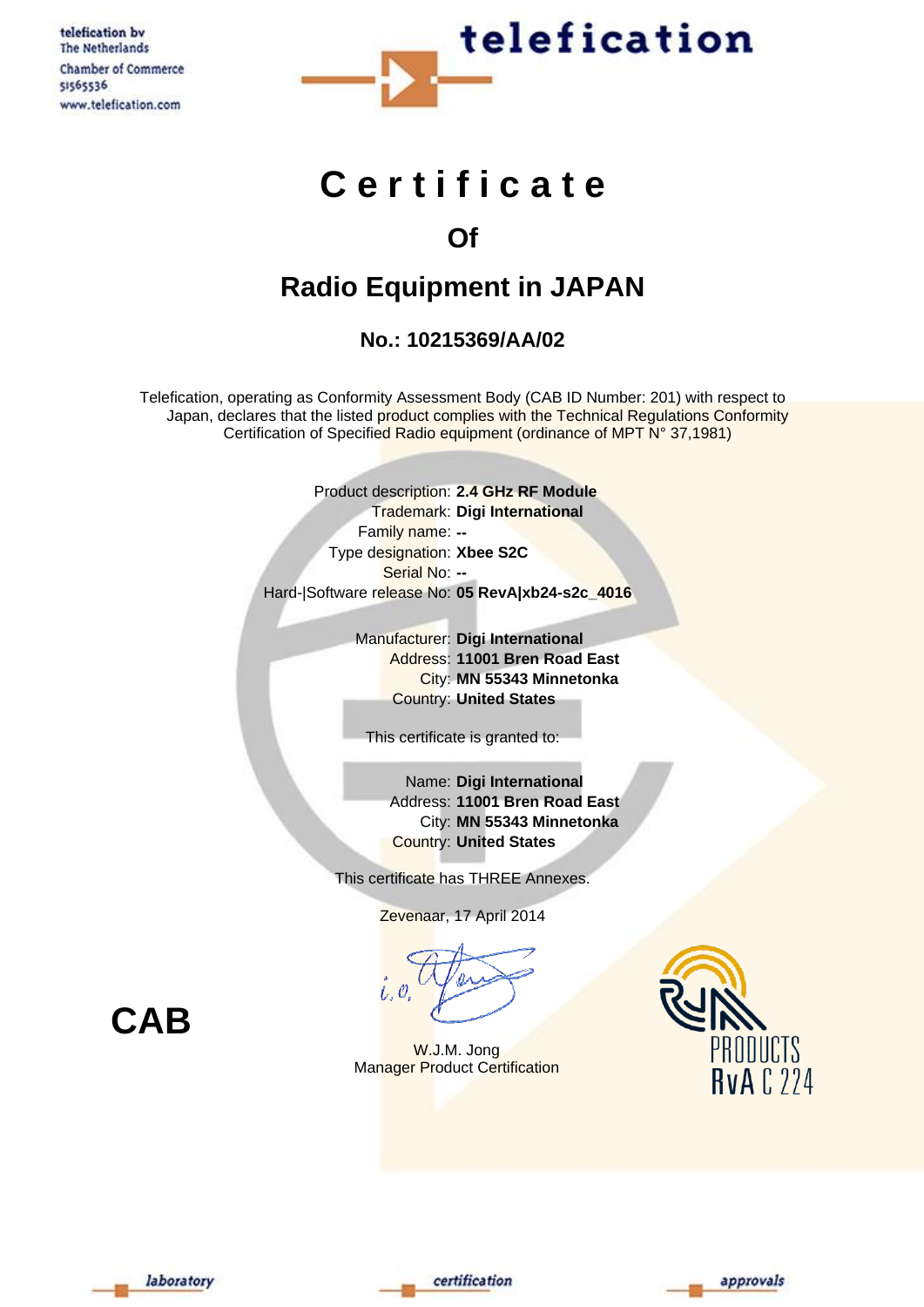*Annex 1 to Certificate of Radio Equipment in Japan 17 April 2014 Number: 10215369*/AA/02 *Annex 1, Page 1 of 1*

• The validity of this Certificate is limited to products, which are equal to the one examined in the type-examination.

telefication

• When the manufacturer (or holder of this certificate) is placing the product on the Japanese market, the product must be affixed with the following Specified Radio Equipment marking:



#### **Remarks and observations**

*The following conditions are applicable:*

There are different versions, depending upon the selected antenna:

- an U.FL RF port on the PCB for an external antenna
- with an integral PCB antenna
- PIN 36 RF Port, a soldered cable and a chassis connector for an external antenna

Rated supply voltage 3.3 Vdc Operational range: from 2.2 up to 3.6 Vdc Electrical interface with host: USB

Antenna's overview: (Gain specified at 2.4 GHz)

- 1. Internal PCB Antenna, max. gain -0.5 dBi
- 2. External Antenna Dipole Bec AN2400-37A19BX, max. gain 2.76 dBi
- 3. External Antenna Dipole Bec R-AN2400-5701RS-Z, max. gain 3.45 dBi
- 4. External Antenna Dipole Pulse W1030, max. gain 2.0 dBi
- 5. External Antenna Dipole Pulse W1049B050, max. gain 2.0 dBi
- 6. External Antenna Dipole NearsonS131AH-2450S (1/2 lambda dipole), max. gain 2.0 dBi
- 7. External Antenna Monopole Maxstream(whip,1/4 labda), max. gain 1.8 dBi
- 8. External Antenna Directional Buffalo WLE-HG-DA , max. gain 9.0 dBi

AA/01: addition of 3 antennae

MAP Antenna part number MEIWX 2411SAXX-2400 gain 2dBi MAP mini magnetic mount antenna par number MEIAF 126XSA1X-2400-1.5D-2V gain 2dBi MAP mini magnetic mount antenna par number MEIAF 126XSA2X-2400-1.5D-2V gain 2dBi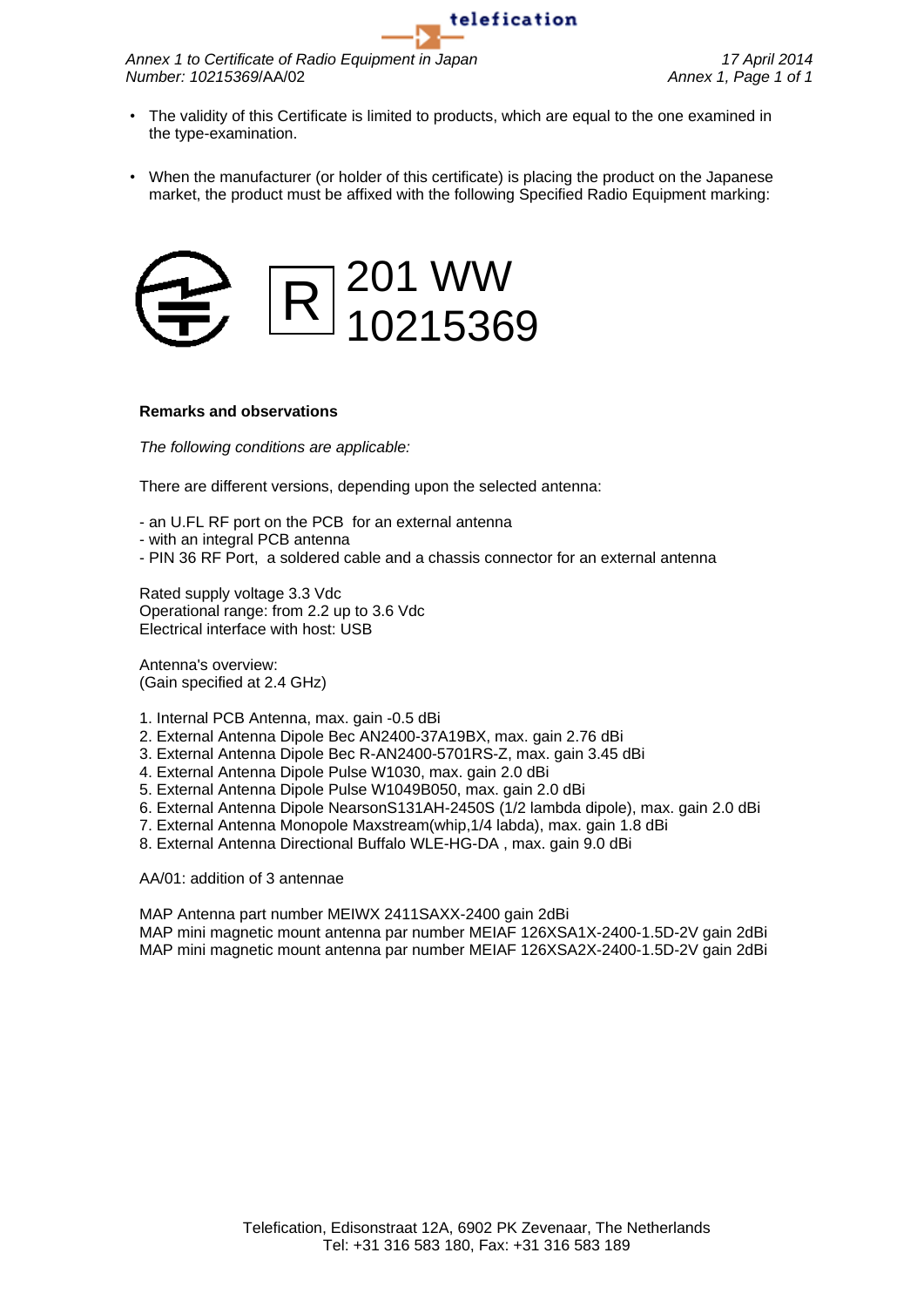

*Annex 2 to Certificate of Radio Equipment in Japan 17 April 2014 Number: 10215369*/AA/02 *Annex 2, Page 1 of 2*

#### **Documentation lodged for this type-examination**

*Test Reports:*

- MiCOM Labs: DIGI09-J1 Rev B, 18 December 2011

*Product Documentation:*

- Assembly drawings
- Bill of materials
- Block diagram
- Electric diagrams
- Antenna specifications
- Photos
- User manual

#### **Technical Standards and Specifications**

*The product shows no non-compliances with:*

- Equipment Radio Regulations: 2008 (including amendments)

Chapter I, General Provisions Chapter II, Transmitting Equipment Chapter III, Receiving Equipment Chapter IV, section 4.17 article 49.20

Radio equipment specified in: Item (19) of article 2, paragraph 1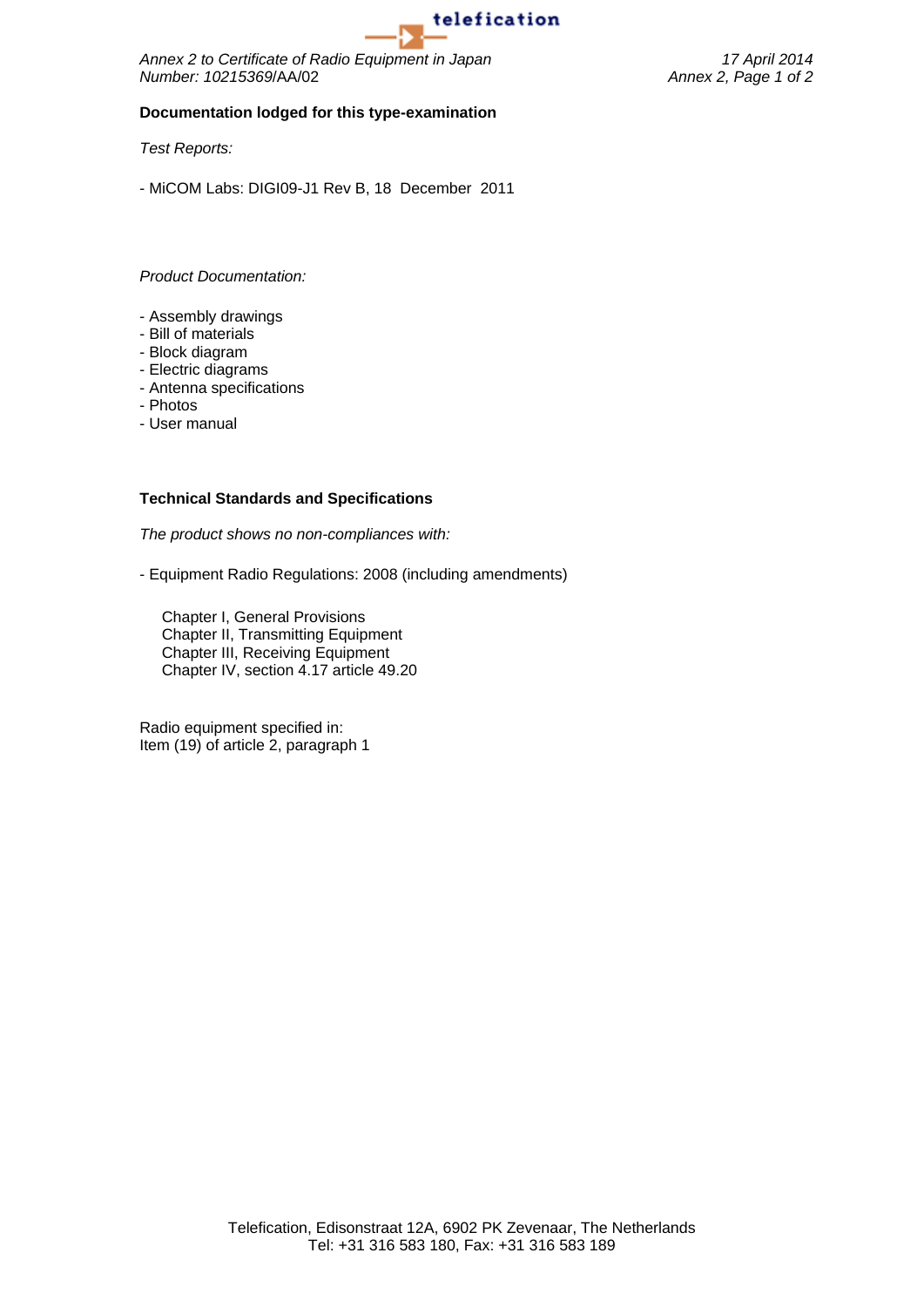

*Annex 2 to Certificate of Radio Equipment in Japan 17 April 2014 Number: 10215369*/AA/02 *Annex 2, Page 2 of 2*

#### **Technical features and characteristics**

*The product includes the following features and characteristics:*

Zigbee:

- Operating frequency range: 2405-2480 MHz (16 channels)
- Operating frequency band: 2400-2483.5 MHz
- Modulation method(s): DSSS: O-QPSK
- ITU designation: 2M65G1D
- Maximum output power: 4.8 mW/MHz rated
- Maximum antenna gain: 9 dBi